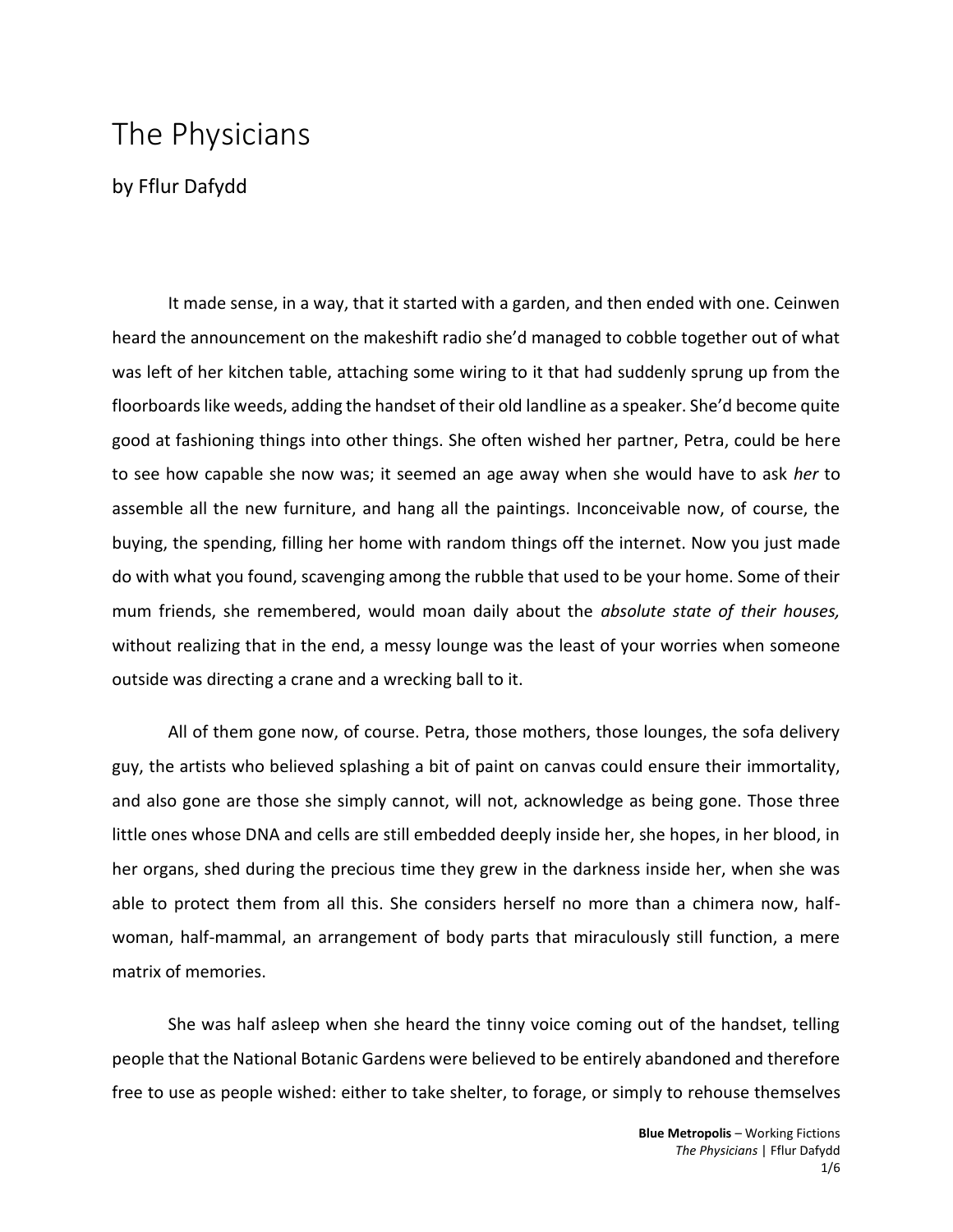somewhere in the big glass house, among the foliage. You needed to be careful about announcements like these; not all were official channels now, and not all sanctuaries turned out to be true, or safe. Last week she'd walked five miles to the wool museum to find government officials being battered by a group of desperate teenage girls, who'd then begun smashing the display cabinets to get at the traditional cloth blankets, taking the spinning wheels apart to use as weapons. She'd hurried away from the chaos, blood-stained tufts of wool sticking to her feet like some terrible candy floss.

Ceinwen had her own reasons for wanting to visit the garden. For one thing, it had been the last place the boys had been, on a school trip, before everything happened. She wondered if their skin particles might still be hovering in the air somewhere, whether the whorls of their fingerprints might have lingered on the display cabinets, the tiny spirals of their lives imprinted on the glass.

And if she did die there, Ceinwen thought that surely it made sense to meet your end in a place where the pulverized human form could simply fall down into the plant roots; her corpse offering itself up as the perfect compost, a new exotic plant species bedding down into her remains. Ceinwen wondered whether the cells of her babies would also then grow into the plant, and if, in fact, she would still be able to defy her own extinction, and theirs, by becoming a spiral of DNA on a branch. Whether those new, glossy leaves would somehow remember all that had happened to her, to Petra, and their boys.

As she walks past the deserted welcome desk she half expects to see staff popping their heads up over the counter, as though the puppet show of normal life could be tugged back into existence at any moment. Walking through the concrete arch, onto the pathway leading up to the glass dome, she hears birds chattering for the first time in weeks, a welcoming committee all of their own. For a brief moment, Ceinwen can almost forget that the rest of the world has fallen away behind her. But then the stench of the algal blooms on the lake's surface foists itself into her nostrils. She remembers how she used to loiter here, holding Petra's hand, while the boys would feed the ducks. But now all that remains of that memory is a solitary, dead duck leg sticking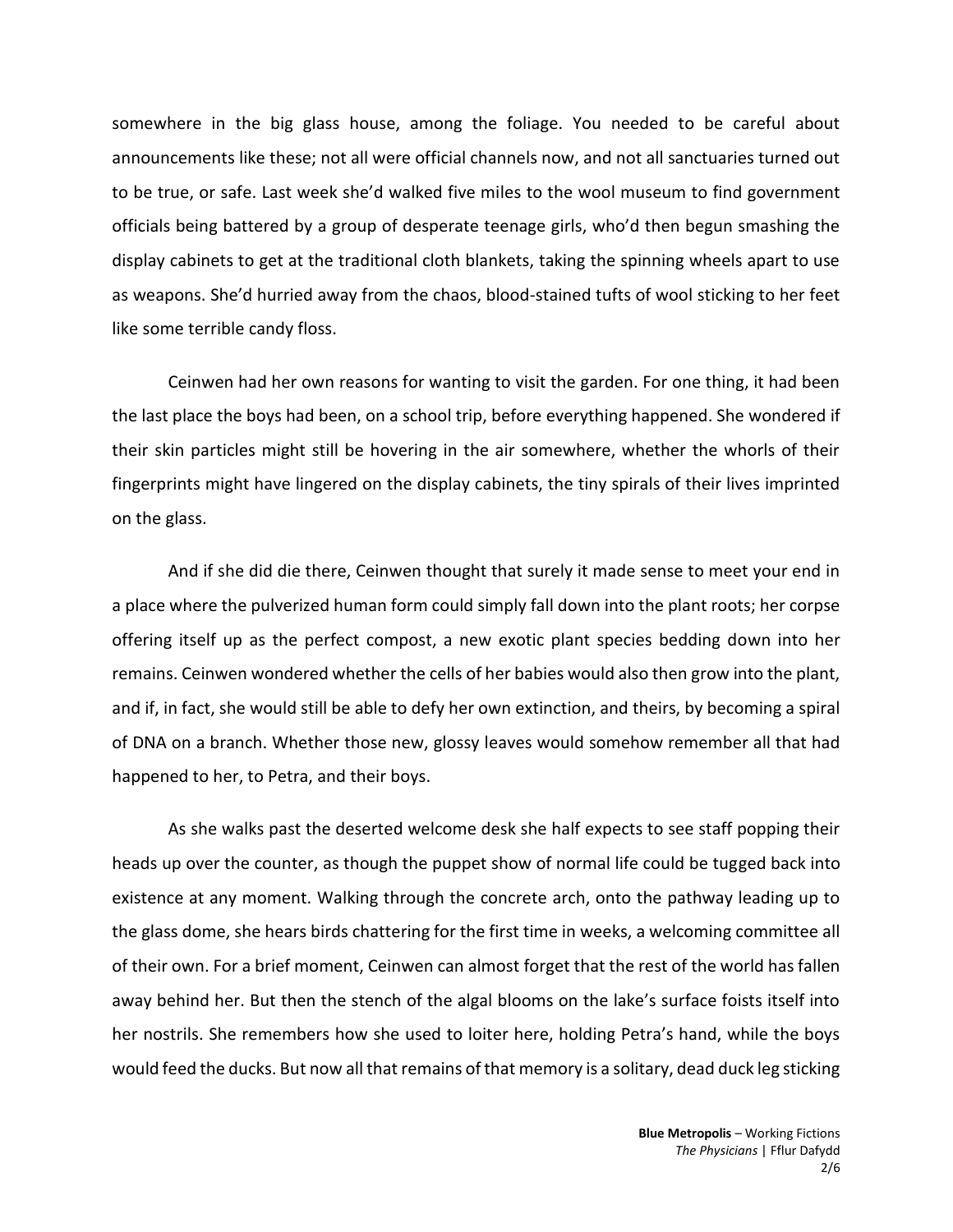up from the water in protest, a rubbery, upturned exclamation mark objecting to the toxic brown quagmire that has congealed around it.

But just as surely as the ducks are dead, the butterflies have returned, thanks to the peonies and rudbeckia and spurges that were planted long ago by those long gone, and have kept blossoming in spite of themselves; those transplanted from other countries and brought here to resurface, while the ragged robin and the ox-eye daisy, the native plants of her own country, have taken root next to them, proud to be rubbing shoulders with the higher echelons of horticulture, fusing together in a carnival of colour and nectar*.* A butterfly appears right next to her, a gatekeeper, nectaring with open wings. *Iâr fach yr haf,* as they call them in her native tongue, a *small summer hen*. She resists the urge to snatch it, as she has seen some do in desperation, and swallow it whole.

At the top of the pathway it comes into view. The glass dome that once seemed like a majestic, all-knowing, all-seeing eye, the largest single-span glasshouse in the world. Something for their small country to boast about. Yet now it looks more like an end point, a final destination, a kind of holding centre she's been travelling towards throughout her life.

A fug of unpleasant heat hits her as she enters, masking another curious smell; a strange commingling of humans decaying and plants thriving. Kneeling next to the Californian Chaparral by the entrance is a half-naked woman in a dirty toga fashioned out of a torn-up dressing gown.

"It's like being at home," she says, in a Californian drawl. "Before the fires."

Ceinwen doesn't respond. At the beginning of all this she tried so hard to help the strangers who turned to her, listening to their half-mad, nonsensical babble. Her old self is still there in its chimeric, mammalian shell; the doctor in her who has been trained to be aware of other people's mental state, their needs. But she's almost immune to it all now.

"The plants around it knew how to survive the fire," the woman continues, in a daze. "Some bulbs would just lie there dormant for years, only growing once the ground was cleared by fire and soaked by rain. It says here that some of the other plants thrived on it… the fire that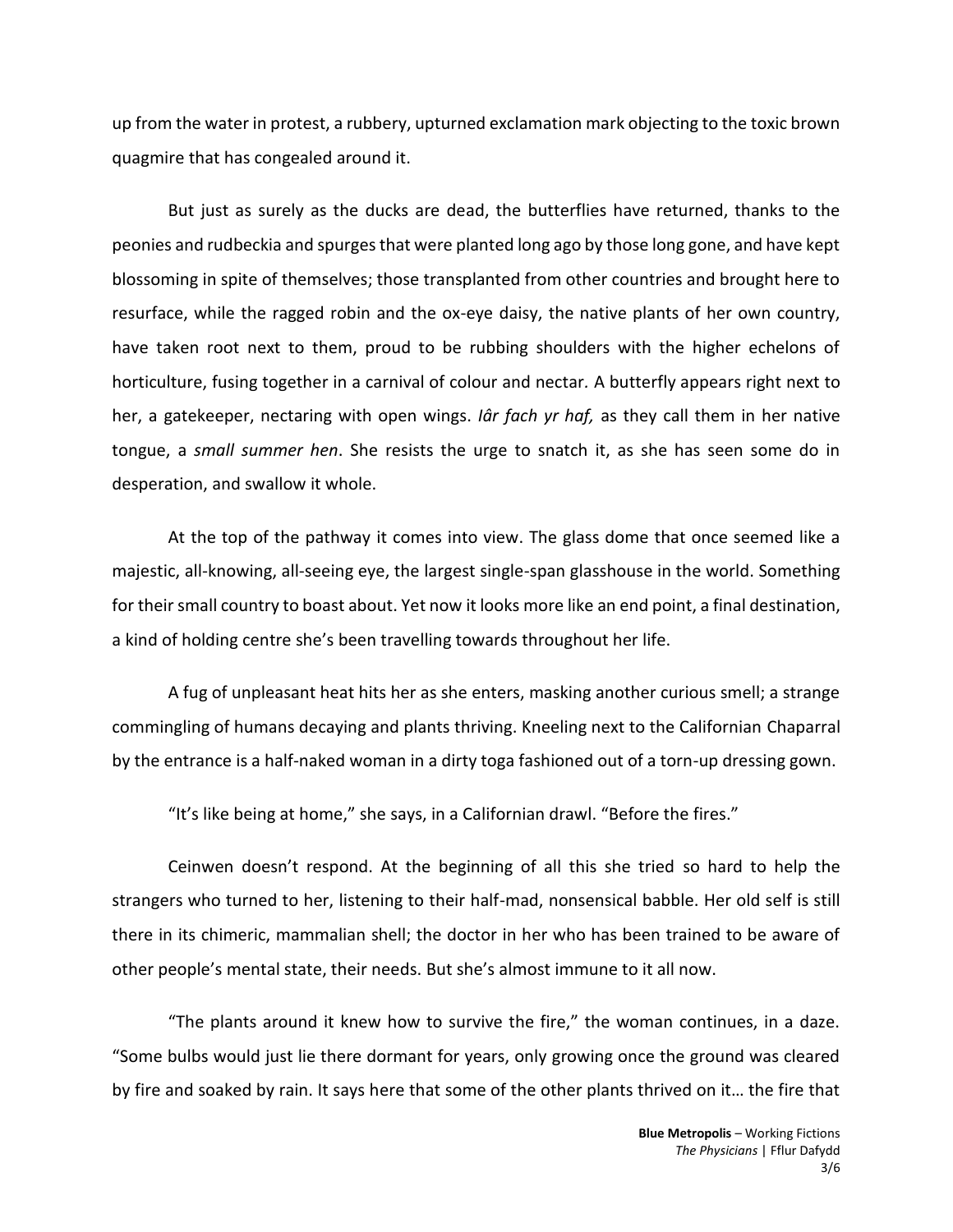is, they used it, to trigger their seed germination*.* Some things, some people… need disaster, don't they. To live."

Ceinwen can see that this woman, like her, is not herself anymore, or even really here; she's around eight thousand miles away, in a forest in California, awaiting a fire. She doesn't seem to notice Ceinwen taking small steps away from her, and towards a display tunnel at the far end of the dome—a place her boys had visited, in the time before.

They had burst back into the house, the three of them, tripping over each other to be the first to tell her about the physicians, the famous twelfth-century native herbalists. Ceinwen had told them to look out for the display, because her grandmother had always insisted that she was a direct descendant of the physicians, that it was where her desire to cure people had come from, and she wanted the boys to feel a connection. And yet the boys were slightly confused by this claim, because the tour guide had told them that the physicians had descended from some mythical creature: a female herbalist who'd emerged from a lake, married a farmer, and brought her family up in a nearby farm. She'd warned the farmer that if he dared hit her three times, she would return to the lake, and when the farmer inevitably did do this, she'd returned to the lake, leaving her sons to carry on with her work as physicians. Ceinwen's boys wanted to know that if they were descendants of someone who was not actually real, did that mean they really existed? And was there any chance that she too, their very own physician, would return to the water one day?

"Typical kind of myth this country likes to bang on about," she remembers Petra saying, draining the pasta at the sink. "Woman has knowledge, men steal it from her, send her away again, the end. Well, yes, boys, you do exist, you do. Your existence was something… we worked very hard at, OK? And your Mum and I, we're not going anywhere. I can't stand cold water anyway."

Ceinwen had laughed at the time, had consoled her three boys that they were indeed real people, not some conjuring of myth and air. But when the water came for them, washed them clean away with Petra and the rest of the village while she was away at her medical conference,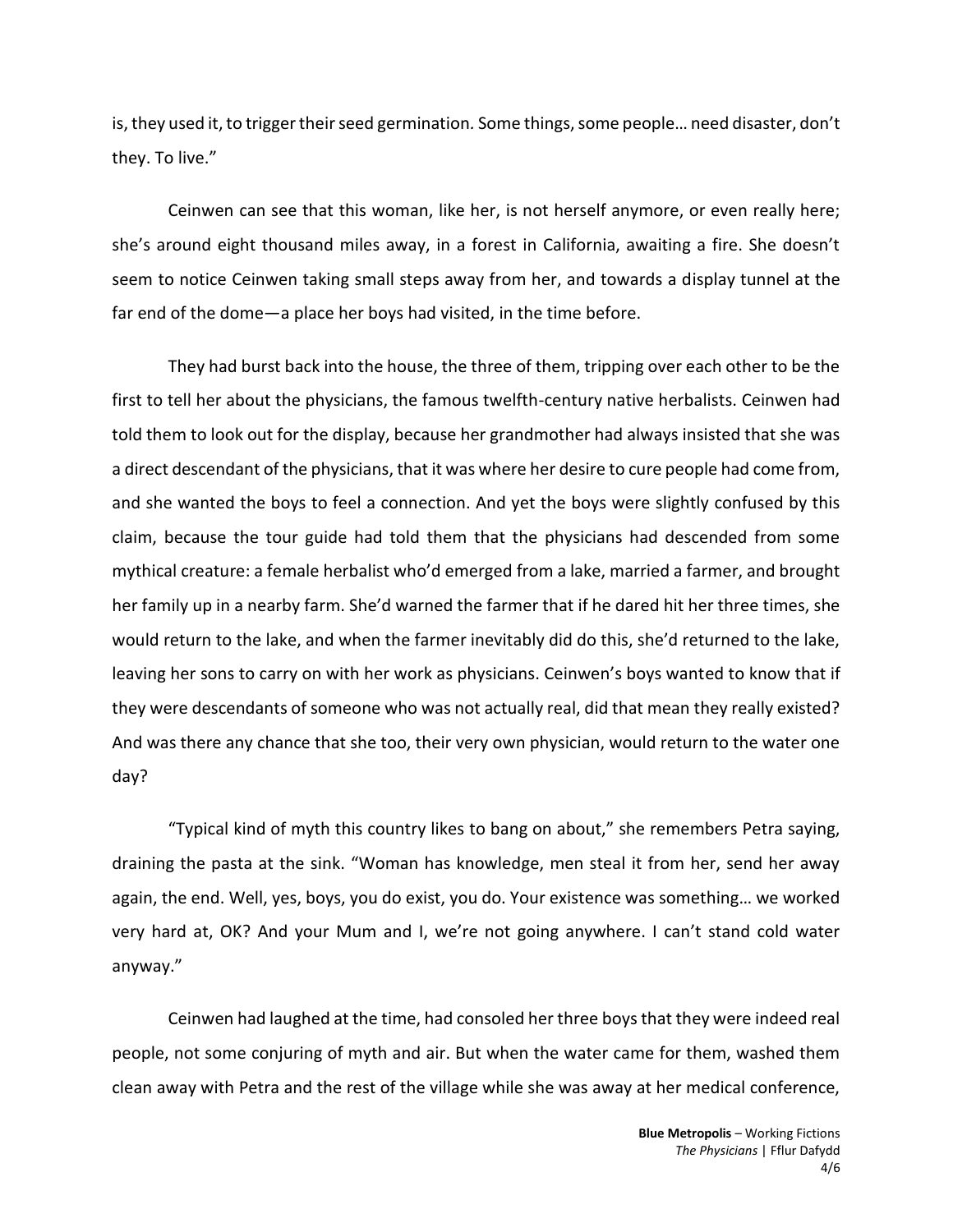Ceinwen started to find comfort in the fact that perhaps they had never been real at all, any of them, and that perhaps the only reason she was still here was because her entire life up until now had been lived underwater, that she was only just re-emerging from it to find that everything and everyone she had known and loved up until now had been nothing but a watery imagining.

She bows her head to enter the darkened room that is the old apothecary. The display windows that contained the tinctures have all been raided, quinine and tropane alkaloids all emptied from their bottles. Any tiny fingerprints that may have been there have been smudged by blood. She has always assumed that this old apothecary was pure artifice, dressed like an oldfashioned pharmacy by a designer or a marketing officer just to entertain school children, and yet she sees from the leftover pieces of Mexican yam and torn hemlock that someone has gone to the effort of following the physicians' recipes properly. Even though no one was meant to touch it, even though it would not matter that it was a pretense; someone, somewhere, had taken time to make it real.

A siren sounds above her head. A siren she's been listening out for since starting out on each one of her journeys these past few weeks—one that confirms that the place is no longer safe, that she only has a few minutes to get out. She is being asked to make a choice. To choose a direction. To play her part in her own myth.

She walks back out into the dome. The Californian lady has made a bed for herself in the chaparral and has her arms outstretched. Looking up, Ceinwen sees that her eyes are transfixed by the large crane and wrecking ball that is being swung like a pendulum in the direction of the glass. Glass, of course, she realizes, is a commodity now. It can be made, and remade, unlike her.

Ceinwen lies down next to the woman and waits, clawing at the soil—a smattering of life beneath her fingernails, a dark crescent where she hopes something might regrow after she is gone. We are all just things, she tells herself as the glass shards come for her, things grown from seeds, and some fare better than others. She thinks of the seeds that are waiting beneath her body now, that have been dormant all this time, just waiting for her to disappear and for the fire and chaos to clear. She envies how a seed knows more than she does about its own fate, how it